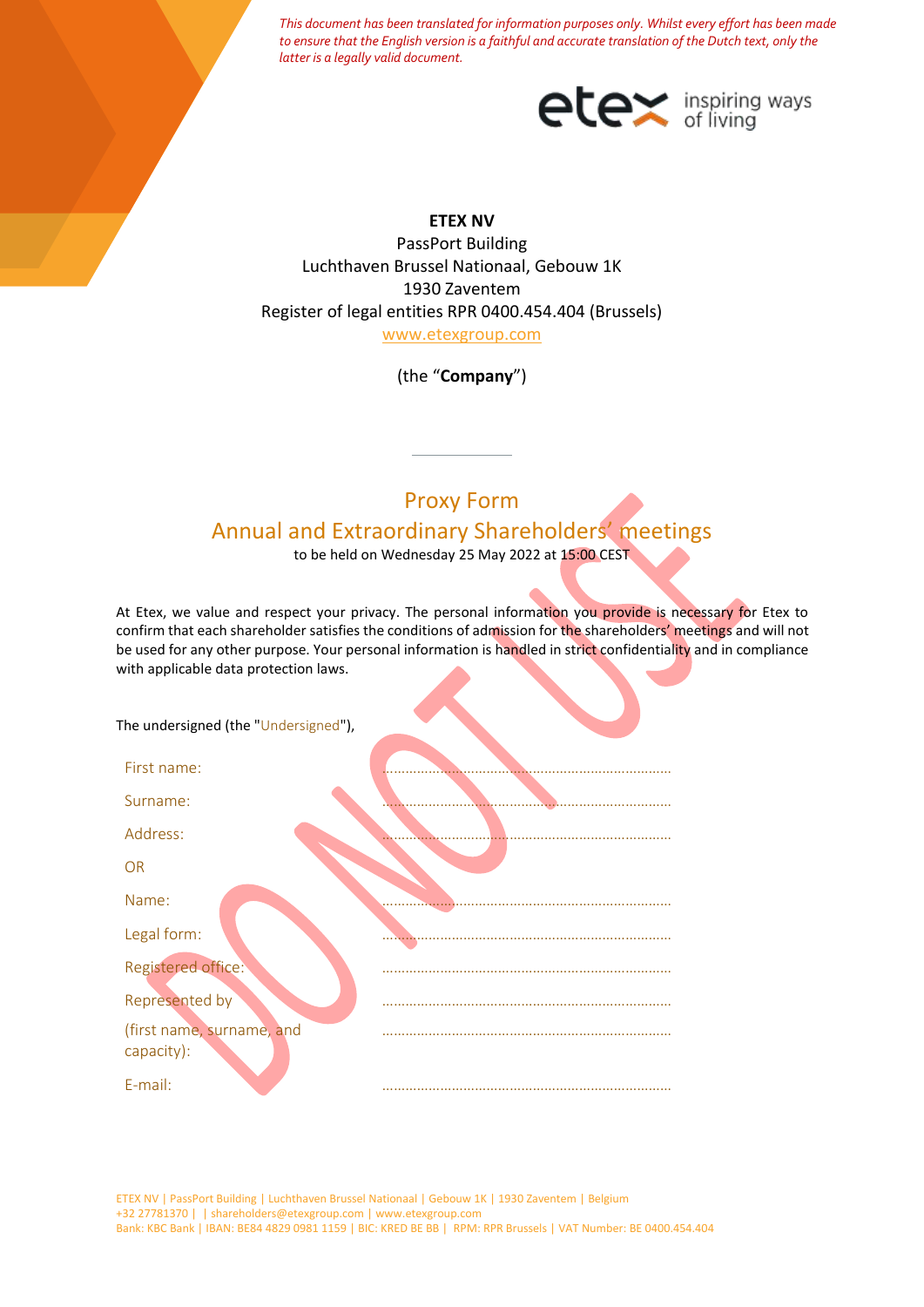is shareholder of the following number of shares issued by Etex NV with company number 0400.454.404 and registered office at PassPort Building, Luchthaven Brussel Nationaal, Gebouw 1K 1930 Zaventem and wishes to exercise the voting rights attached to these shares:

| Number of registered shares:                   |  |
|------------------------------------------------|--|
| Number of dematerialized shares <sup>1</sup> : |  |

appoints hereby as his/her special proxy holder:

☐ Mr./Mrs.: …………………………………………………………………………………………………………………… OR

 $\Box$  the Chairman of the Company with the possibility to subdelegate and/or substitute<sup>2</sup>

who agrees to be so appointed, and whom the Undersigned grants full powers to:

**I.** represent the shareholder at the annual and extraordinary shareholders' meeting of Etex NV to be held on Wednesday 25 May 2022 at 15:00 CEST at the offices of the Company or at such other place indicated at that place at that time, with the following agenda:

# I. Agenda of the annual shareholders' meeting

## **1. Reports on the statutory financial statements**

Submission of, and discussion on, the annual report of the board of directors and the report of the statutory auditor on the statutory financial statements for the financial year ended on 31 December 2021.

*No vote is required.*

## **2. Approval of the statutory financial statements, allocation of the result and setting of dividend**

Approval of the statutory financial statements for the financial year ended on 31 December 2021, and of the proposed allocation of the result.

*Proposed resolution*: The shareholders' meeting approves the statutory financial statements for the financial year ended on 31 December 2021, including the allocation of the result as proposed by the board of directors and the distribution of a gross dividend of EUR 0.84 per share\*. The dividend will be payable as of 1 July 2022.

*\* For information purposes only, the net dividend will be EUR* 0.588 *per share in case of 30% Belgian withholding tax.*

|--|--|--|--|--|

*(please tick the box of your choice)*

#### **3. Reports on the consolidated financial statements**

<sup>1</sup> *Holders of dematerialised shares must at the latest on Wednesday 18 May 2022 (24:00 CEST) send a certificate confirming the unavailability of their shares until the date of the meeting.*

<sup>&</sup>lt;sup>2</sup> The Chairman of the Company is a director of Etex NV and therefore has a potential conflict of interest. He will only vote in execution of *the proxy in accordance with the specific voting instructions set out in the proxy. In the absence of specific voting instruction, or if, for whatever reason, there is a lack of clarity with regards to the voting instructions given, he will vote "For" the proposed resolutions supported by the board of directors.*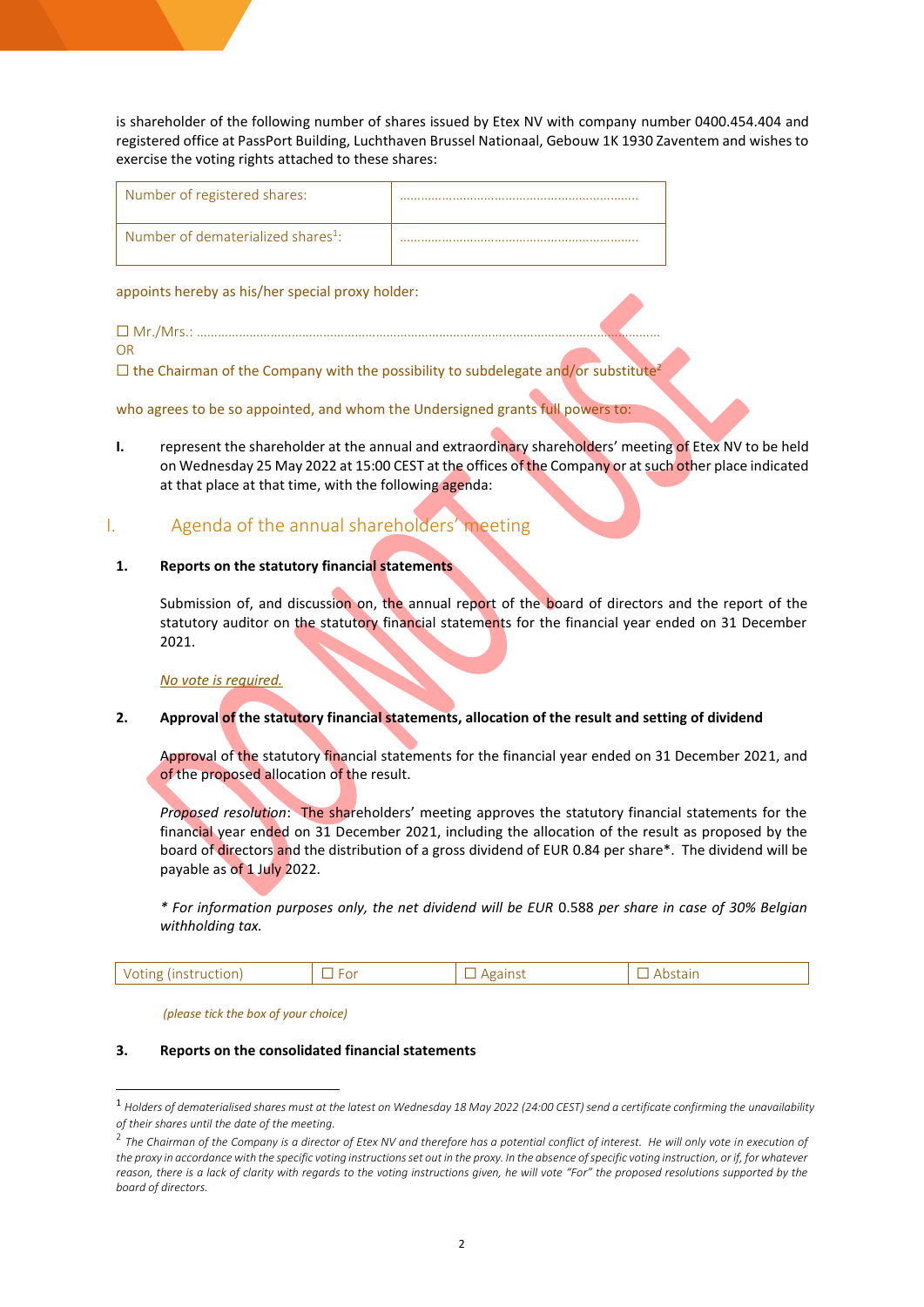Submission of, and discussion on, the annual report of the board of directors and the report of the statutory auditor on the consolidated financial statements for the financial year ended on 31 December 2021.

*No vote is required.*

#### **4. Consolidated financial statements**

Submission of, and discussion on, the consolidated financial statements for the financial year ended on 31 December 2021.

*No vote is required.*

#### **5. Discharge from liability to the directors**

*Proposed resolution*: The shareholders' meeting grants discharge from liability to each of the directors of the Company (including the permanent representative of the legal entities that are directors of the Company) who was in office during the financial year ended on 31 December 2021 for the performance of his or her duties during said financial year.

#### *(please tick the box of your choice)*

#### **6. Discharge from liability to the statutory auditor**

*Proposed resolution*: The shareholders' meeting grants discharge from liability to the statutory auditor of the Company which was in office during the previous financial year, for the performance of its mandate during that financial year.

*(please tick the box of your choice)*

## **7. Re-appointment of Mrs. Bernadette Spinoy as independent director**

Taking into account the advice of the Company's People Committee, the board of directors recommends adopting the following resolution:

*Proposed resolution*: The shareholders' meeting re-appoints Mrs. Bernadette Spinoy as independent director of the Company for a term up to and including the closing of the annual shareholders' meeting to be held in 2025 which will have decided upon the statutory financial statements for the financial year ended on 31 December 2024. The mandate shall be remunerated in accordance with the resolutions of the shareholders' meeting of 26 May 2021.

|--|--|

*(please tick the box of your choice)*

#### **8. Appointment of BCCONSEIL SRL (represented by its permanent representative Mr. Bernard Delvaux) as Director**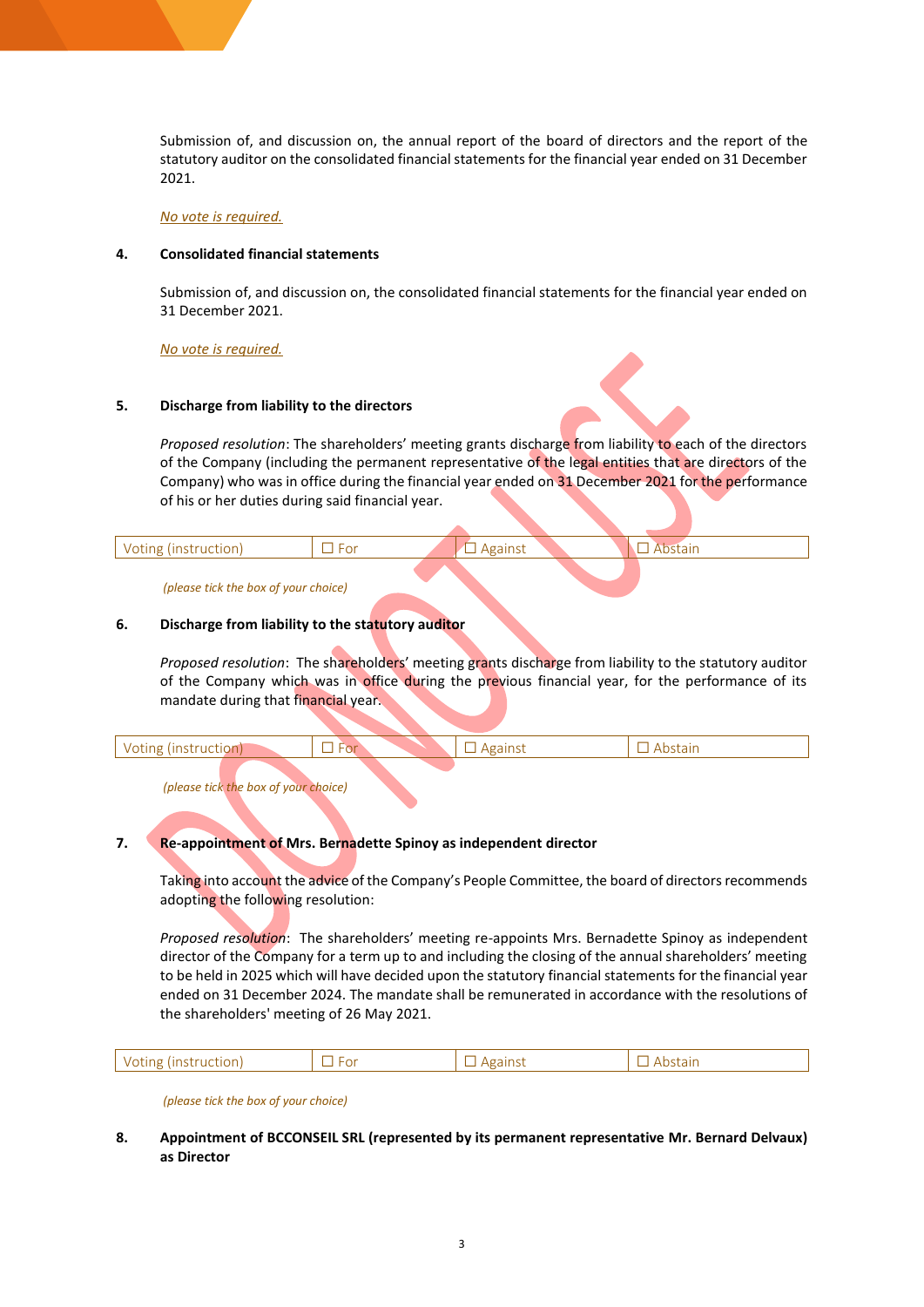Taking into account the advice of the Company's People Committee, the board of directors recommends adopting the following resolution:

*Proposed resolution*: The shareholders' meeting appoints BCCONSEIL SRL with register of legal entities number 0806.227.079 (Liège, division Liège) and registered office at Avenue des Pins 13, 4121 Neupré, represented by its permanent representative Mr. Bernard Delvaux, as director of the Company for a term up to and including the closing of the annual shareholders' meeting to be held in 2025 which will have decided upon the statutory financial statements for the financial year ended on 31 December 2024. The mandate shall not be remunerated.

|  | . . |  |  |
|--|-----|--|--|
|--|-----|--|--|

#### *(please tick the box of your choice)*

#### **9. Appointment of Mrs. Ines Kolmsee as independent director**

Taking into account the advice of the Company's People Committee, the board of directors recommends adopting the following resolution:

*Proposed resolution*: The shareholders' meeting appoints Mrs. Ines Kolmsee as independent director of the Company for a term up to and including the closing of the annual shareholders' meeting to be held in 2025 which will have decided upon the statutory financial statements for the financial year ended on 31 December 2024.The mandate shall be remunerated in accordance with the resolutions of the shareholders' meeting of 26 May 2021.

*(please tick the box of your choice)*

## **10. Resignation of Mr. Gustavo Oviedo as independent director**

*Proposed resolution*: The shareholders' meeting notes that Mr. Gustavo Oviedo has reached the age limit as set out in the corporate governance charter of the Company and therefore accepts the resignation of Mr. Gustavo Oviedo as independent director.

*(please tick the box of your choice)*

#### **11. Filing – Powers**

*Proposed resolution*: The shareholders' meeting grants powers to Mrs. Virginie Lietaer and/or Mr. Jan Loosen and/or Mrs. Carine Valvekens, each individually and with power to substitute, for any filings and publication formalities in relation to the above resolutions*.*

|--|--|--|--|--|

*(please tick the box of your choice)*

*No quorum: There is no quorum requirement for the deliberation and voting on the respective items referred to in the aforementioned agenda of the annual shareholders' meeting.*

*Voting and majority: Subject to the applicable legal provisions, each share shall have one vote. In accordance*  with applicable law, the proposed resolutions referred to in the aforementioned agenda of the annual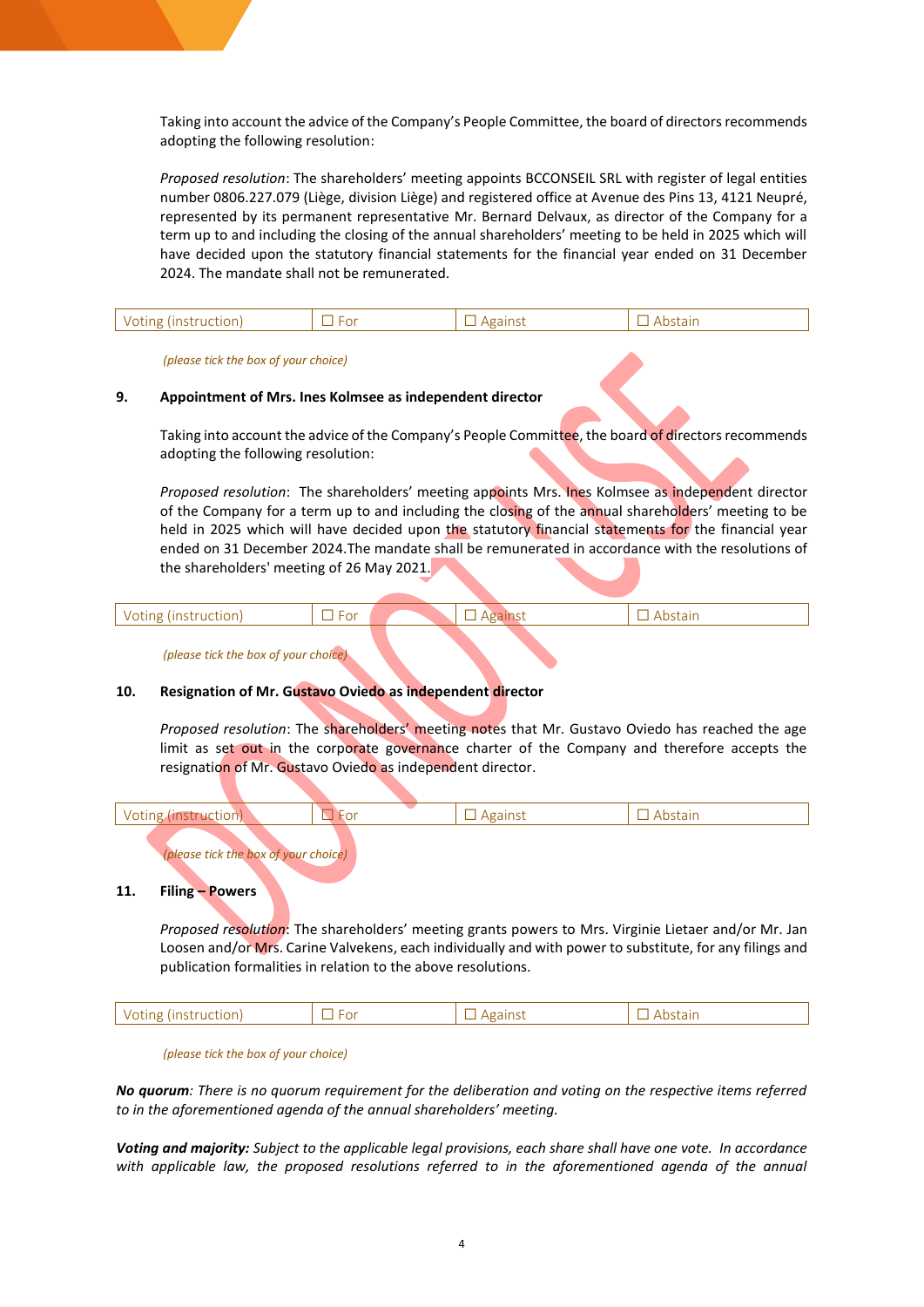*shareholders' meeting shall be passed if they are approved by a simple majority of votes validly cast by the shareholders.* 

## II. Agenda of the extraordinary shareholders' meeting

#### **1. Adoption of a new text of articles of association**

*Proposed resolution: The shareholders' meeting adopts a new text of articles of association to bring them in line with the Belgian Code on Companies and Associations.*

| __ |  |
|----|--|
|    |  |

*(please tick the box of your choice)*

#### **2. Power of attorney for the coordination of the articles of association**

*Proposed resolution: The shareholders' meeting grants all powers to notary Peter VAN MELKEBEKE or any other notary and/or employee of "BERQUIN NOTARISSEN" CVBA to draw up, sign and file the coordinated text of the Company's articles of association in the electronic database provided for this purpose, in accordance with the relevant legal provisions.*

|  | . |  |  |  |  |  |  |  |
|--|---|--|--|--|--|--|--|--|
|--|---|--|--|--|--|--|--|--|

*(please tick the box of your choice)*

#### **3. Authorization to the board of directors**

*Proposed resolution: The shareholders' meeting grants all powers to the board of directors to implement the decisions taken.*

*(please tick the box of your choice)*

#### **4. Power of attorney for formalities (to the extent necessary)**

*Proposed resolution*: *The shareholders' meeting grants, to the extent necessary, special power of attorney to Mrs. Virginie Lietaer and/or Mr. Jan Loosen and/or Mrs. Carine Valvekens, each having elected domicile at the registered office of the Company to this end, as well as to their employees, agents or mandatories, each individually and with power to substitute, in order to carry out the formalities at an enterprise counter, in order to ensure the registration/adjustment of the data with the Crossroads Bank for Enterprises and, where appropriate, with the Value Added Tax Administration.*

|--|--|--|--|--|

*(please tick the box of your choice)*

*Quorum: According to the Belgian Code on Companies and Associations ("BCCA"), a quorum of at least 50% of the outstanding shares must be present or represented at the extraordinary shareholders' meeting for the deliberation and voting on the respective items referred to in the aforementioned agenda of the extraordinary shareholders' meeting. If such quorum is not reached, a second extraordinary shareholders' meeting will be convened for these agenda items, unless, as the case may be, decided otherwise on behalf of the board of directors, and the quorum requirement will not apply to the second meeting.*